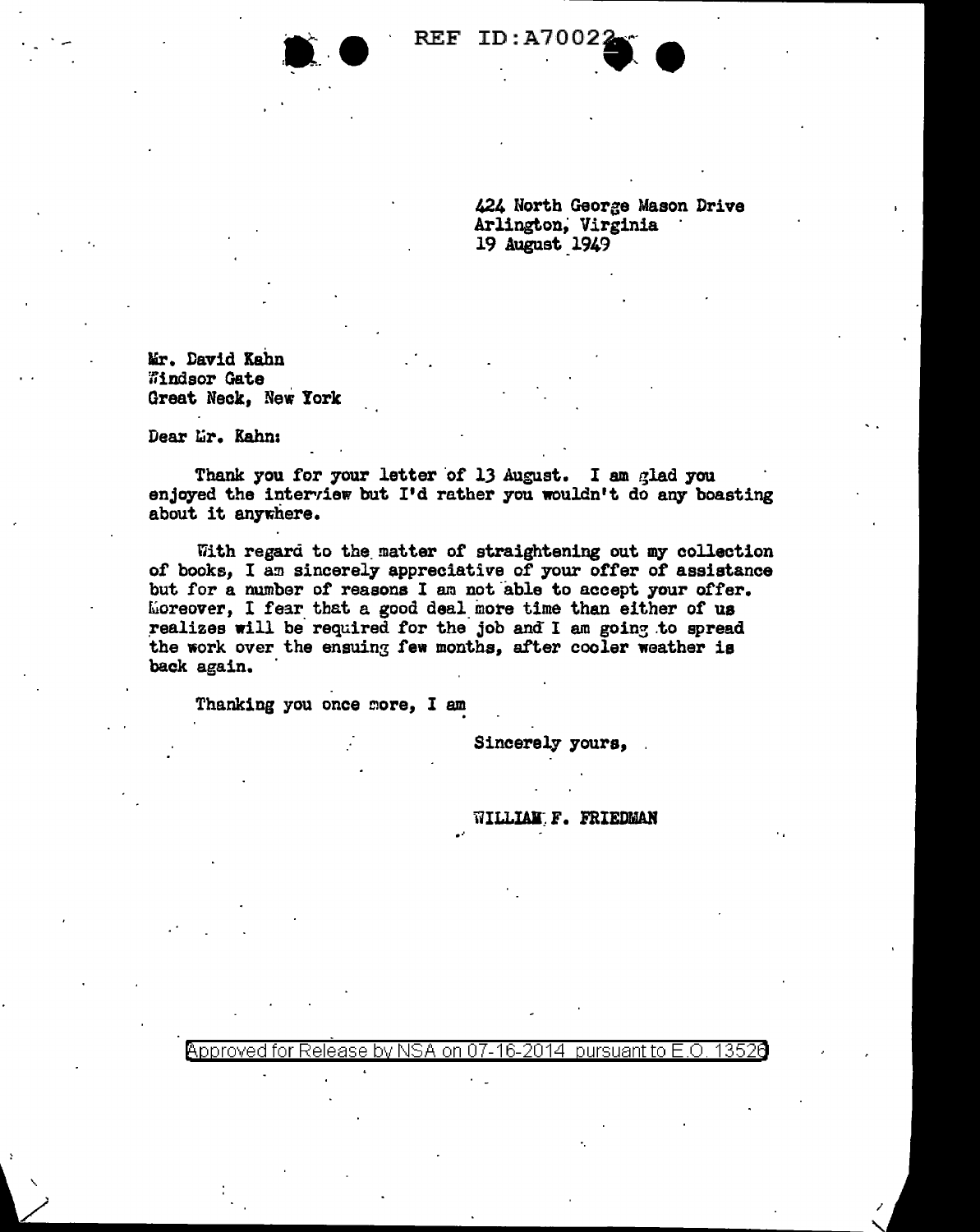## REF ID: A70022

3932 Military Road, N.W. Washington 15, D. C.

Jeres ment de la Constant

 $\frac{1}{2}$  .  $\frac{1}{2}$ 

Ñ.

rg.

Â.

May 15, 1946

Mr. David Kahn Windsor Gate Great Neck, New York

Dear Mr. Kahn:

 $\mathbf{a}$  is a set of  $\mathbf{a}$  $\epsilon$  and

الحجاري فقاربت الراوي

Receipt of your letter of May 12 is acknowledged. I was very sorry not to have had the time to see you when you were in Washington.

The permission you desire in connection with the microfilms to be made for you of certain articles in the Signal Corps Bulletin will have to be granted, if possible, by the Chief Signal Officer, for this is a matter which cannot be decided by me. I suggest, therefore, that you address a letter to the Chief Signal Officer of the Army, Washington 25, D. C., stating your desire, and in due course you will receive word directly from him.

Very truly yours,

WILLIAM F. FRIEDMAN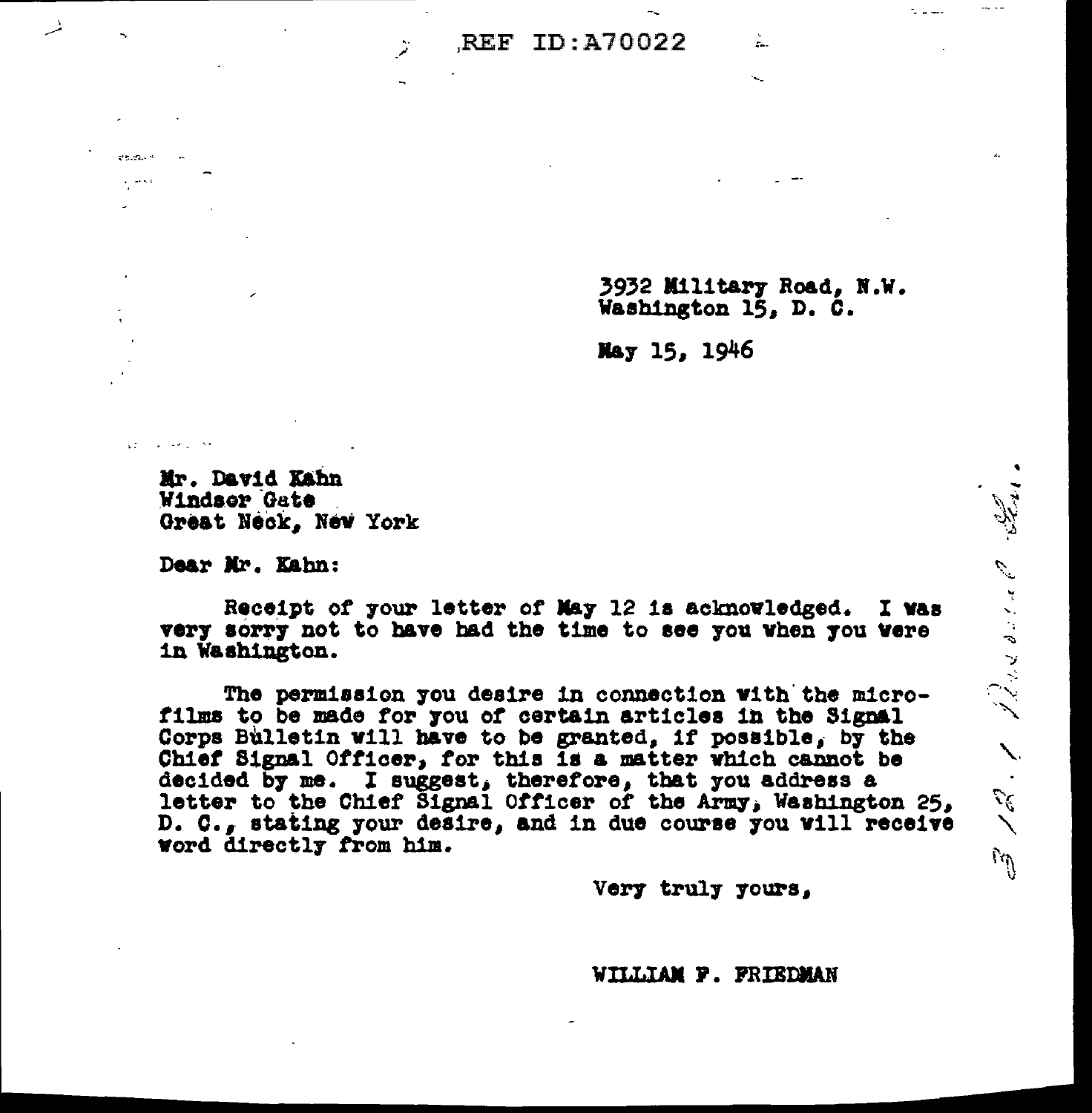**LDx A70022** C.JHFPAME SECREI RESTRICTED It mos **DATE** ↓ TROL TO FROLI  $(10)$ Ch, Security Div Chief, ASA (ദറ)  $Exec 0$ . (11) P & O Staff ็81 ไ Ch. Lateriel Br Control 0 (15) 82) Dir Comm  $Res(14)$ Ch: Protec Br 84)  $\frac{1}{2000}$  Ch  $\frac{1}{2000}$  Ch  $\frac{1}{2000}$  Ch  $\frac{1}{2000}$  Ch  $\frac{1}{2000}$  Ch  $\frac{1}{2000}$ Ch. Maint Br 85)  $\overline{C}$ <sub>1</sub> Pars Sec(21) Ch. Metnods Br 83)  $Cr.$  Org&Tng  $(22)$ Ch. Res & Dev Div 70) Tech Stuff Ch. Lateriol(24) ( 71) Ch Hans & Oper(23) Ch. Ciph & Ciph Br  $(72)$ Adjutant. S. (26) Ch. Int Equip Br (73) Ch. Elec & Elec Br Ch.FiscalSed25)  $7.2$ Ch. Sec Cont(27) Ch. Lab Serv Pr (7ء)  $T_{\rm{asst}}$   $C_{\rm{h}}$ ,  $(O_{\rm{per}})$  (60) Ch. C'logic Br. (76) Ch. Intol Div(90) Ch. Pers & Trg Br (61  $\texttt{Ch}, \texttt{Int} \texttt{Con} \texttt{Br}(9.1)$ Ch, Supply or  $621$  $Ch, Cryot Br(93)$  $\overline{3}$ . Arlingtor Hall Sta $(40)$  $Ch.$  Lab Br  $(91)$ 2d Sig Serv Bn  $(50)$ Ch. I & D  $Br(S5)$ Ch. Machine (92) As discussed Information-and file Recommendation As requested Signiture if approved Concurrence or comment( (VYour action by Info & forwarding Information  $\alpha$  return  $(\cdot)$  Info upon which to base reply articles he is interested in are und Nos. 75-81 med, contain the Transla o the the Wared Was, "He Use  $N$ 2  $121$ cla by we entitled WDGSS Form No. 96 (Rev.9)-6 Feb 46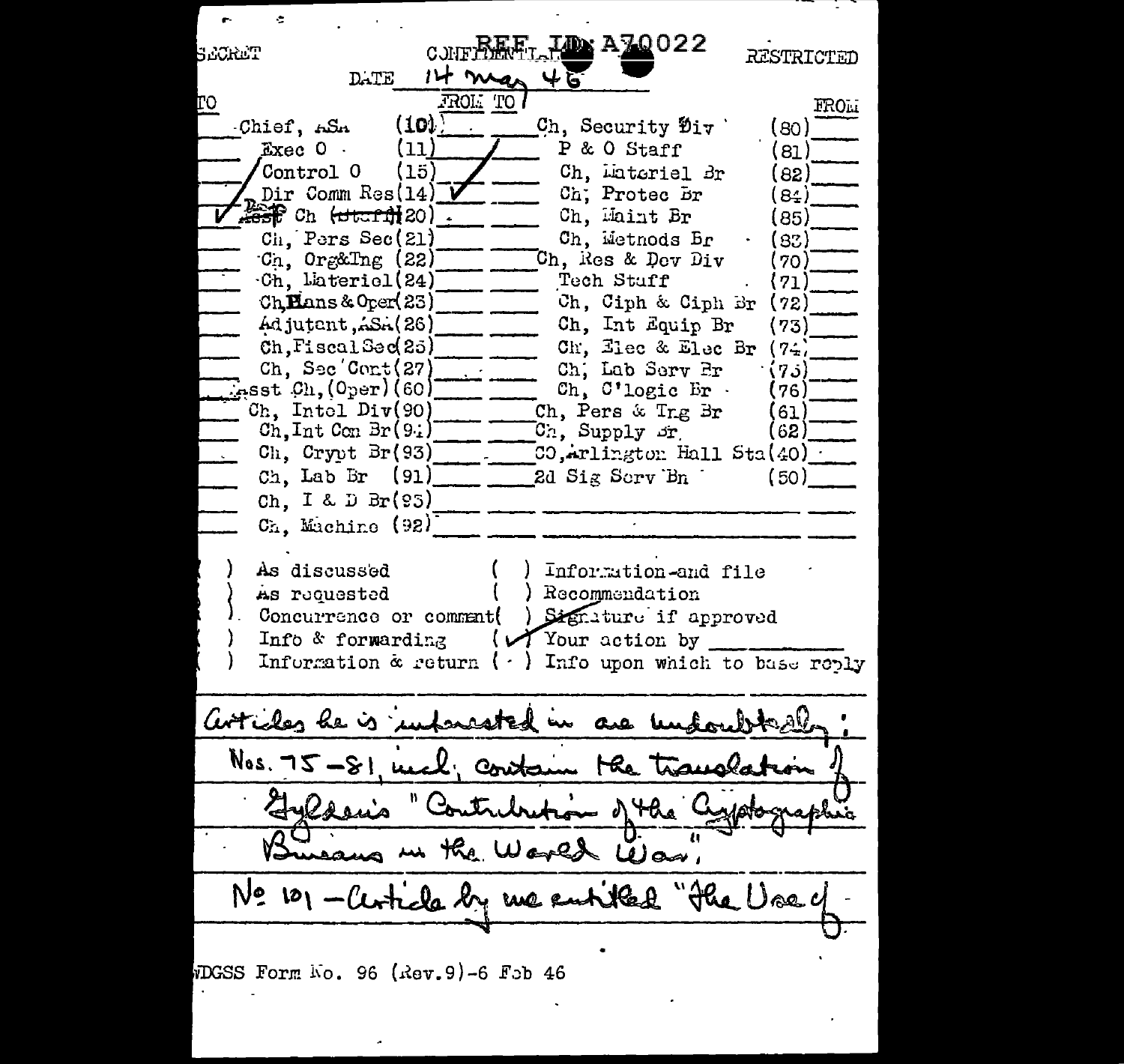Codes and find the 100 dee World War and Lectors to be learned thereform." No. 106 - Article by Dr. C. 1. Membersen. entitled " the Earliest Solution of a Muchple Alphader Cepher Wullen unin the Use of a Kay" I think it is true that there old comes of the Sig C Bulletin removed.  $\overrightarrow{a}$  $\mathcal{L}(\mathbf{r})$  and  $\mathcal{L}(\mathbf{r})$  . We can also  $\label{eq:2} \mathcal{L} = \mathcal{L} \left( \mathcal{L} \right) \mathcal{L} \left( \mathcal{L} \right) \mathcal{L} \left( \mathcal{L} \right)$  $\frac{1}{2} \sum_{i=1}^{n} \frac{1}{2} \sum_{j=1}^{n} \frac{1}{2} \sum_{j=1}^{n} \frac{1}{2} \sum_{j=1}^{n} \frac{1}{2} \sum_{j=1}^{n} \frac{1}{2} \sum_{j=1}^{n} \frac{1}{2} \sum_{j=1}^{n} \frac{1}{2} \sum_{j=1}^{n} \frac{1}{2} \sum_{j=1}^{n} \frac{1}{2} \sum_{j=1}^{n} \frac{1}{2} \sum_{j=1}^{n} \frac{1}{2} \sum_{j=1}^{n} \frac{1}{2} \sum_{j=1}^{n$  $\mathcal{L}^{\text{max}}_{\text{max}}$  and  $\mathcal{L}^{\text{max}}_{\text{max}}$